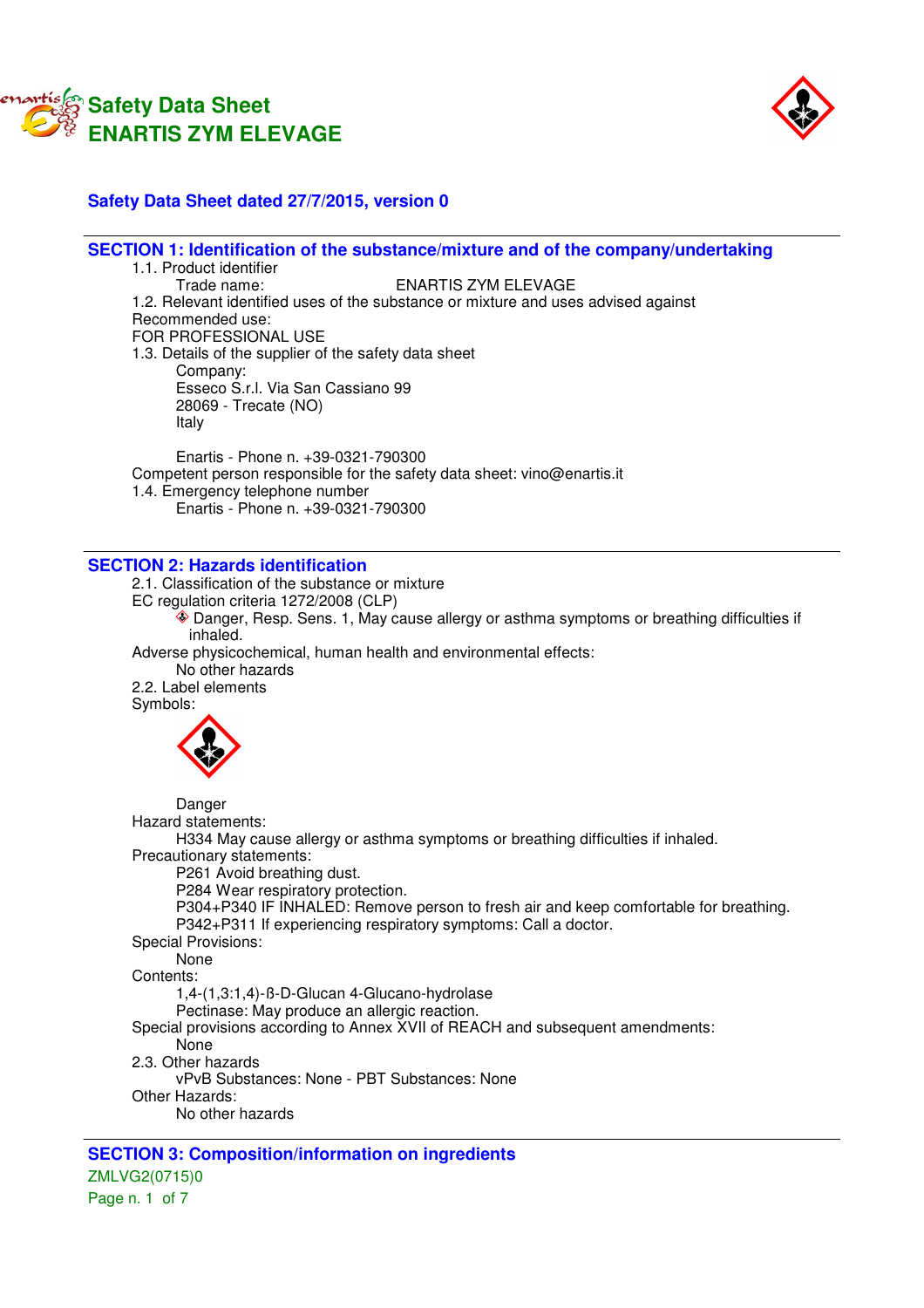

#### 3.1. Substances

# N.A.

3.2. Mixtures

Hazardous components within the meaning of the CLP regulation and related classification:

| Qty                   | <b>Name</b>                                            | Ident. Number                                     |                                                    | <b>Classification</b>                                        |
|-----------------------|--------------------------------------------------------|---------------------------------------------------|----------------------------------------------------|--------------------------------------------------------------|
| $>= 3\%$ -<br>$< 5\%$ | $1,4-(1,3:1,4)-B-D-$<br>Glucan 4-Glucano-<br>hydrolase | Index<br>number:<br>CAS:<br>EC:<br>REACH No.: 01- | 9012-54-8<br>232-734-4<br>2119949289<br>$-21-XXXX$ | 647-002-00-3 $\&$ 3.4.1/1-1A-1B Resp. Sens. 1,1A,<br>1B H334 |
| $>= 1\%$ -<br>< 3%    | Pectinase                                              | CAS:<br>EC:                                       | 9032-75-1<br>232-885-6                             | <b>♦ 3.4.1/1-1A-1B Resp. Sens. 1,1A,</b><br>1B H334          |

#### **SECTION 4: First aid measures**

4.1. Description of first aid measures

In case of skin contact:

Wash with plenty of water and soap.

In case of eyes contact:

In case of contact with eyes, rinse immediately with plenty of water and seek medical advice.

In case of Ingestion:

Induce vomiting. SEEK A MEDICAL EXAMINATION IMMEDIATELY and present the safety-data sheet.

In case of Inhalation:

Remove casualty to fresh air and keep warm and at rest.

4.2. Most important symptoms and effects, both acute and delayed

#### None

4.3. Indication of any immediate medical attention and special treatment needed Treatment: None

# **SECTION 5: Firefighting measures**

- 5.1. Extinguishing media
	- Suitable extinguishing media:
	- Water.

Carbon dioxide (CO2).

Extinguishing media which must not be used for safety reasons:

None in particular.

5.2. Special hazards arising from the substance or mixture

Do not inhale explosion and combustion gases.

5.3. Advice for firefighters

Use suitable breathing apparatus .

Collect contaminated fire extinguishing water separately. This must not be discharged into drains.

Move undamaged containers from immediate hazard area if it can be done safely.

# **SECTION 6: Accidental release measures**

6.1. Personal precautions, protective equipment and emergency procedures Wear personal protection equipment.

# ZMLVG2(0715)0

Page n. 2 of 7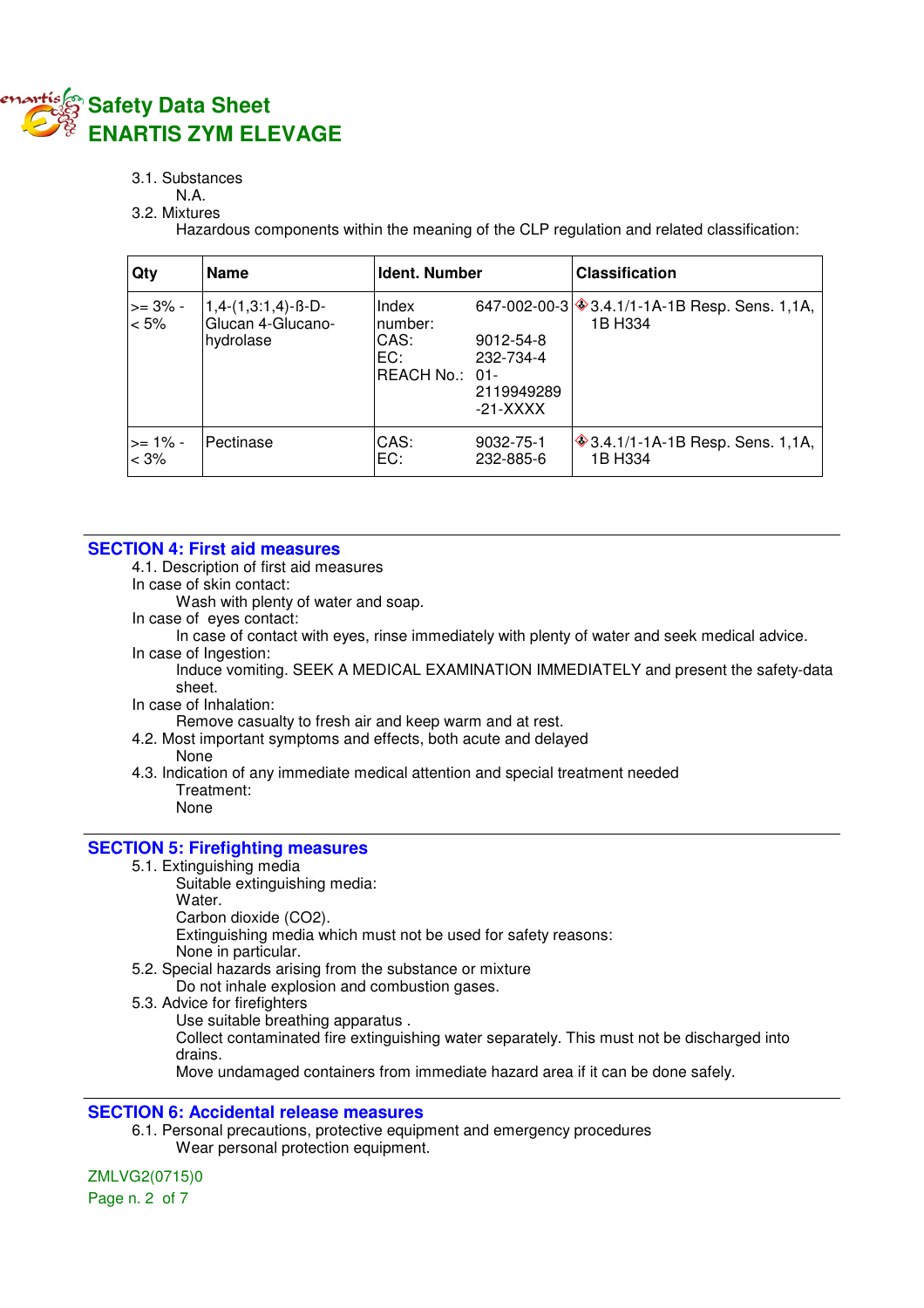

Remove persons to safety. See protective measures under point 7 and 8.

6.2. Environmental precautions

Do not allow to enter into soil/subsoil. Do not allow to enter into surface water or drains. Retain contaminated washing water and dispose it.

In case of gas escape or of entry into waterways, soil or drains, inform the responsible authorities.

Suitable material for taking up: absorbing material, organic, sand

- 6.3. Methods and material for containment and cleaning up
- Wash with plenty of water.
- 6.4. Reference to other sections See also section 8 and 13

#### **SECTION 7: Handling and storage**

7.1. Precautions for safe handling

Avoid contact with skin and eyes, inhalation of vapours and mists.

Don't use empty container before they have been cleaned.

Before making transfer operations, assure that there aren't any incompatible material residuals in the containers.

Contamined clothing should be changed before entering eating areas.

Do not eat or drink while working.

See also section 8 for recommended protective equipment.

7.2. Conditions for safe storage, including any incompatibilities

Store at below 20 °C. Keep away from unguarded flame and heat sources. Avoid direct exposure to sunlight. Keep away from food, drink and feed. Incompatible materials:

None in particular.

Instructions as regards storage premises:

Adequately ventilated premises.

7.3. Specific end use(s)

None in particular

# **SECTION 8: Exposure controls/personal protection**

8.1. Control parameters No occupational exposure limit available DNEL Exposure Limit Values N.A. PNEC Exposure Limit Values N.A. 8.2. Exposure controls Eye protection: Not needed for normal use. Anyway, operate according good working practices. Protection for skin: No special precaution must be adopted for normal use. Protection for hands: Use protective gloves that provides comprehensive protection. Suitable material: UNI EN 420/UNI EN 374 Respiratory protection: Particle filter device (DIN EN 143). Thermal Hazards: None Environmental exposure controls: None Appropriate engineering controls: None ZMLVG2(0715)0 Page n. 3 of 7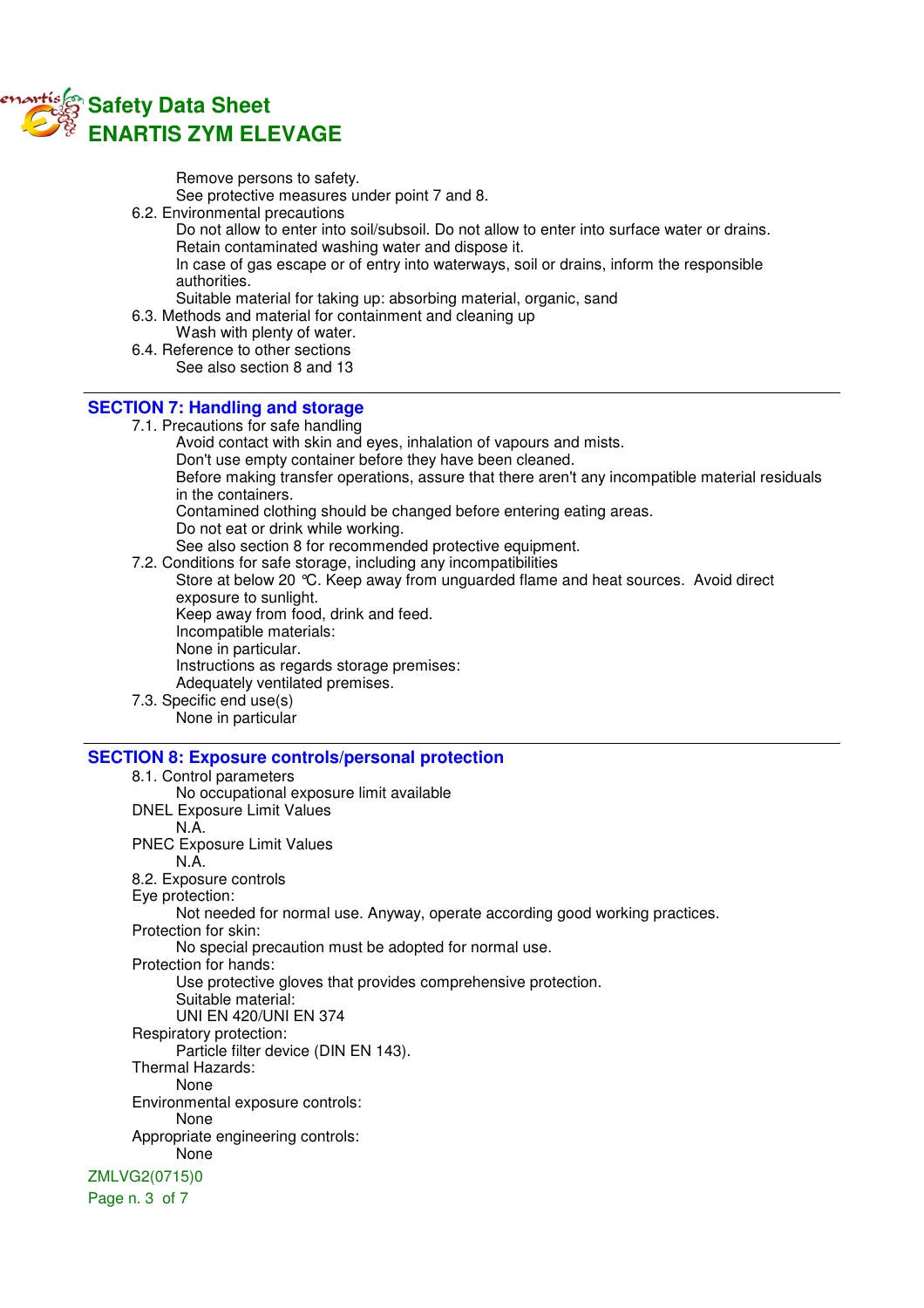

| <b>SECTION 9: Physical and chemical properties</b>         |            |      |      |
|------------------------------------------------------------|------------|------|------|
| 9.1. Information on basic physical and chemical properties |            |      |      |
| Appearance and colour:                                     | Solid      |      |      |
| Odour:                                                     | None       |      |      |
| Odour threshold:                                           | N.A.       |      |      |
| pH:                                                        | ± 4.5(10%) |      |      |
| Melting point / freezing point:                            | N.A.       |      |      |
| Initial boiling point and boiling range:                   |            | N A  |      |
| Solid/gas flammability:                                    | N.A.       |      |      |
| Upper/lower flammability or explosive limits:              |            |      | N.A. |
| Vapour density:                                            | N A        |      |      |
| Flash point:                                               | N.A.       |      |      |
| Evaporation rate:                                          | N.A.       |      |      |
| Vapour pressure:                                           | N.A.       |      |      |
| Relative density:                                          | N.A.       |      |      |
| Solubility in water:                                       | 100%       |      |      |
| Solubility in oil:                                         | N.A.       |      |      |
| Partition coefficient (n-octanol/water):                   |            | N.A. |      |
| Auto-ignition temperature:                                 | N.A.       |      |      |
| Decomposition temperature:                                 | N.A.       |      |      |
| Viscosity:                                                 | N.A.       |      |      |
| Explosive properties:                                      | N.A.       |      |      |
| Oxidizing properties:                                      | N.A.       |      |      |
| 9.2. Other information                                     |            |      |      |
| Miscibility:                                               | N.A.       |      |      |
| Fat Solubility:                                            | N.A.       |      |      |
| Conductivity:                                              | N.A.       |      |      |
| Substance Groups relevant properties                       |            | N.A. |      |
|                                                            |            |      |      |

# **SECTION 10: Stability and reactivity**

- 10.1. Reactivity
- Stable under normal conditions 10.2. Chemical stability Stable under normal conditions
- 10.3. Possibility of hazardous reactions None
- 10.4. Conditions to avoid Stable under normal conditions. **Heat**
- 10.5. Incompatible materials Oxidants, alkalis, strong acids
- 10.6. Hazardous decomposition products None.

# **SECTION 11: Toxicological information**

- 11.1. Information on toxicological effects Toxicological information of the mixture:
	- N.A.
- Toxicological information of the main substances found in the mixture: N.A.

If not differently specified, the information required in Regulation (EU)2015/830 listed below must be considered as N.A.:

a) acute toxicity;

b) skin corrosion/irritation;

ZMLVG2(0715)0

Page n. 4 of 7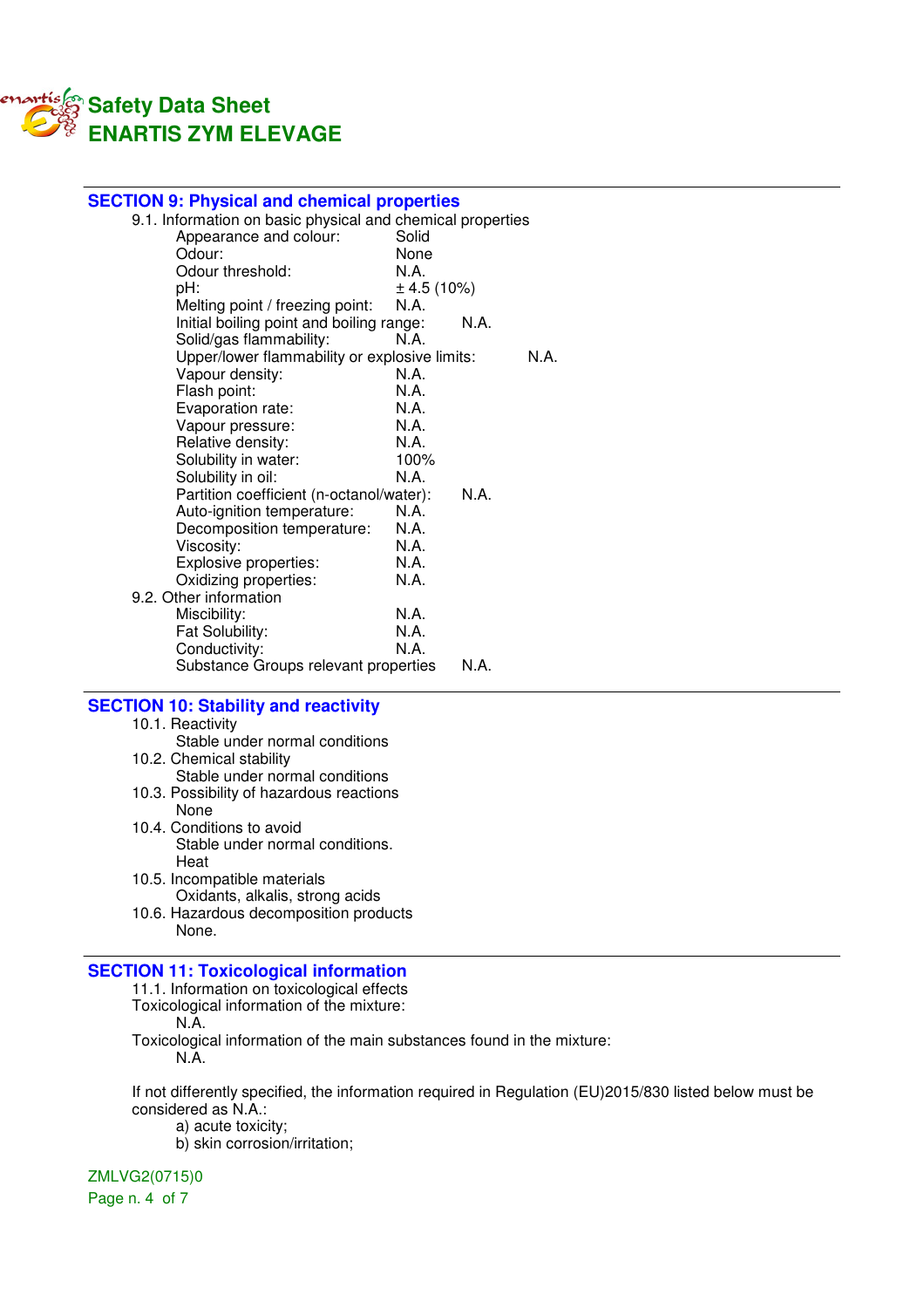

- c) serious eye damage/irritation;
- d) respiratory or skin sensitisation;
- e) germ cell mutagenicity;
- f) carcinogenicity;
- g) reproductive toxicity;
- h) STOT-single exposure;
- i) STOT-repeated exposure;
- j) aspiration hazard.

#### **SECTION 12: Ecological information**

#### 12.1. Toxicity

- Adopt good working practices, so that the product is not released into the environment. N.A.
- 12.2. Persistence and degradability
	- N.A.
- 12.3. Bioaccumulative potential

N.A.

- 12.4. Mobility in soil
	- N.A.
- 12.5. Results of PBT and vPvB assessment vPvB Substances: None - PBT Substances: None
- 12.6. Other adverse effects None

# **SECTION 13: Disposal considerations**

13.1. Waste treatment methods

Recover if possible. In so doing, comply with the local and national regulations currently in force.

# **SECTION 14: Transport information**

14.1. UN number

Not classified as dangerous in the meaning of transport regulations.

- 14.2. UN proper shipping name
	- N.A.
- 14.3. Transport hazard class(es)
- N.A. 14.4. Packing group
	- N.A.
- 14.5. Environmental hazards
- 14.6. Special precautions for user
	- N.A.
- 14.7. Transport in bulk according to Annex II of Marpol and the IBC Code N.A.

# **SECTION 15: Regulatory information**

15.1. Safety, health and environmental regulations/legislation specific for the substance or mixture Dir. 98/24/EC (Risks related to chemical agents at work) Dir. 2000/39/EC (Occupational exposure limit values) Regulation (EC) n. 1907/2006 (REACH) Regulation (EC) n. 1272/2008 (CLP) Regulation (EC) n. 790/2009 (ATP 1 CLP) and (EU) n. 758/2013 Regulation (EU) 2015/830 Regulation (EU) n. 286/2011 (ATP 2 CLP) Regulation (EU) n. 618/2012 (ATP 3 CLP) Regulation (EU) n. 487/2013 (ATP 4 CLP) Regulation (EU) n. 944/2013 (ATP 5 CLP) Regulation (EU) n. 605/2014 (ATP 6 CLP)

ZMLVG2(0715)0

Page n. 5 of 7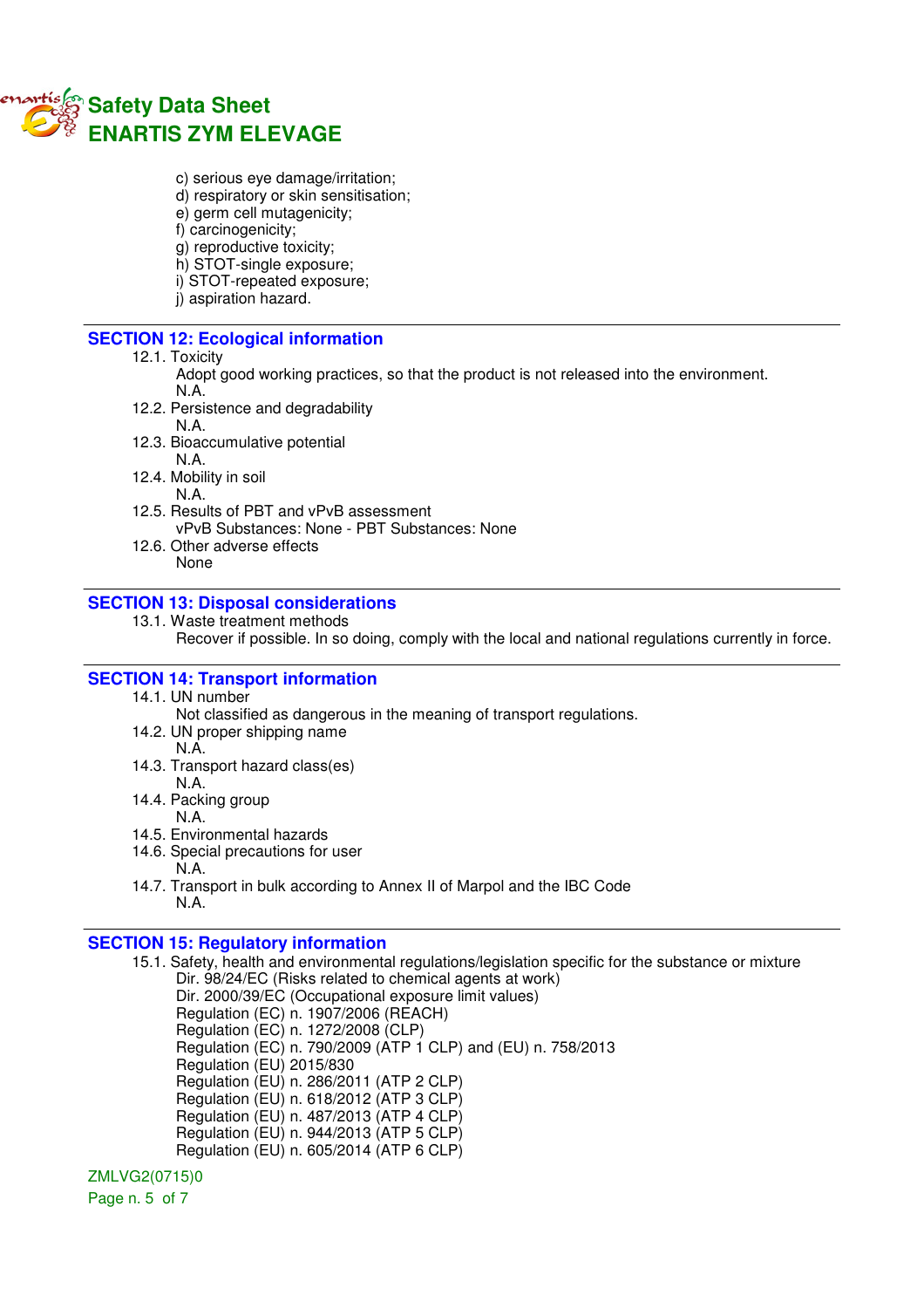

Restrictions related to the product or the substances contained according to Annex XVII Regulation (EC) 1907/2006 (REACH) and subsequent modifications: Restrictions related to the product: Restriction 3 Restrictions related to the substances contained: No restriction. Where applicable, refer to the following regulatory provisions : Directive 2003/105/CE ('Activities linked to risks of serious accidents') and subsequent amendments. Regulation (EC) nr 648/2004 (detergents). 1999/13/EC (VOC directive) Provisions related to directives 82/501/EC(Seveso), 96/82/EC(Seveso II): N.A.

15.2. Chemical safety assessment No

# **SECTION 16: Other information**

Full text of phrases referred to in Section 3:

H334 May cause allergy or asthma symptoms or breathing difficulties if inhaled.

This document was prepared by a competent person who has received appropriate training. Main bibliographic sources:

ECDIN - Environmental Chemicals Data and Information Network - Joint Research Centre, Commission of the European Communities

SAX's DANGEROUS PROPERTIES OF INDUSTRIAL MATERIALS - Eight Edition - Van Nostrand Reinold

The information contained herein is based on our state of knowledge at the above-specified date. It refers solely to the product indicated and constitutes no guarantee of particular quality. It is the duty of the user to ensure that this information is appropriate and complete with respect to the specific use intended.

This MSDS cancels and replaces any preceding release.

| ADR:        | European Agreement concerning the International Carriage of                          |
|-------------|--------------------------------------------------------------------------------------|
|             | Dangerous Goods by Road.                                                             |
| CAS:        | Chemical Abstracts Service (division of the American Chemical                        |
|             | Society).                                                                            |
| CLP:        | Classification, Labeling, Packaging.                                                 |
| DNEL:       | Derived No Effect Level.                                                             |
| EINECS:     | European Inventory of Existing Commercial Chemical Substances.                       |
| GefStoffVO: | Ordinance on Hazardous Substances, Germany.                                          |
| GHS:        | Globally Harmonized System of Classification and Labeling of                         |
|             | Chemicals.                                                                           |
| IATA:       | International Air Transport Association.                                             |
| IATA-DGR:   | Dangerous Goods Regulation by the "International Air Transport"                      |
|             | Association" (IATA).                                                                 |
| ICAO:       | International Civil Aviation Organization.                                           |
| ICAO-TI:    | Technical Instructions by the "International Civil Aviation Organization"<br>(ICAO). |
| IMDG:       | International Maritime Code for Dangerous Goods.                                     |
| INCI:       | International Nomenclature of Cosmetic Ingredients.                                  |
| KSt:        | Explosion coefficient.                                                               |
| LC50:       | Lethal concentration, for 50 percent of test population.                             |
| LD50:       | Lethal dose, for 50 percent of test population.                                      |
| $N.A.$ :    | Not Available                                                                        |
| LTE:        | Long-term exposure.                                                                  |
| PNEC:       | Predicted No Effect Concentration.                                                   |

#### ZMLVG2(0715)0

Page n. 6 of 7